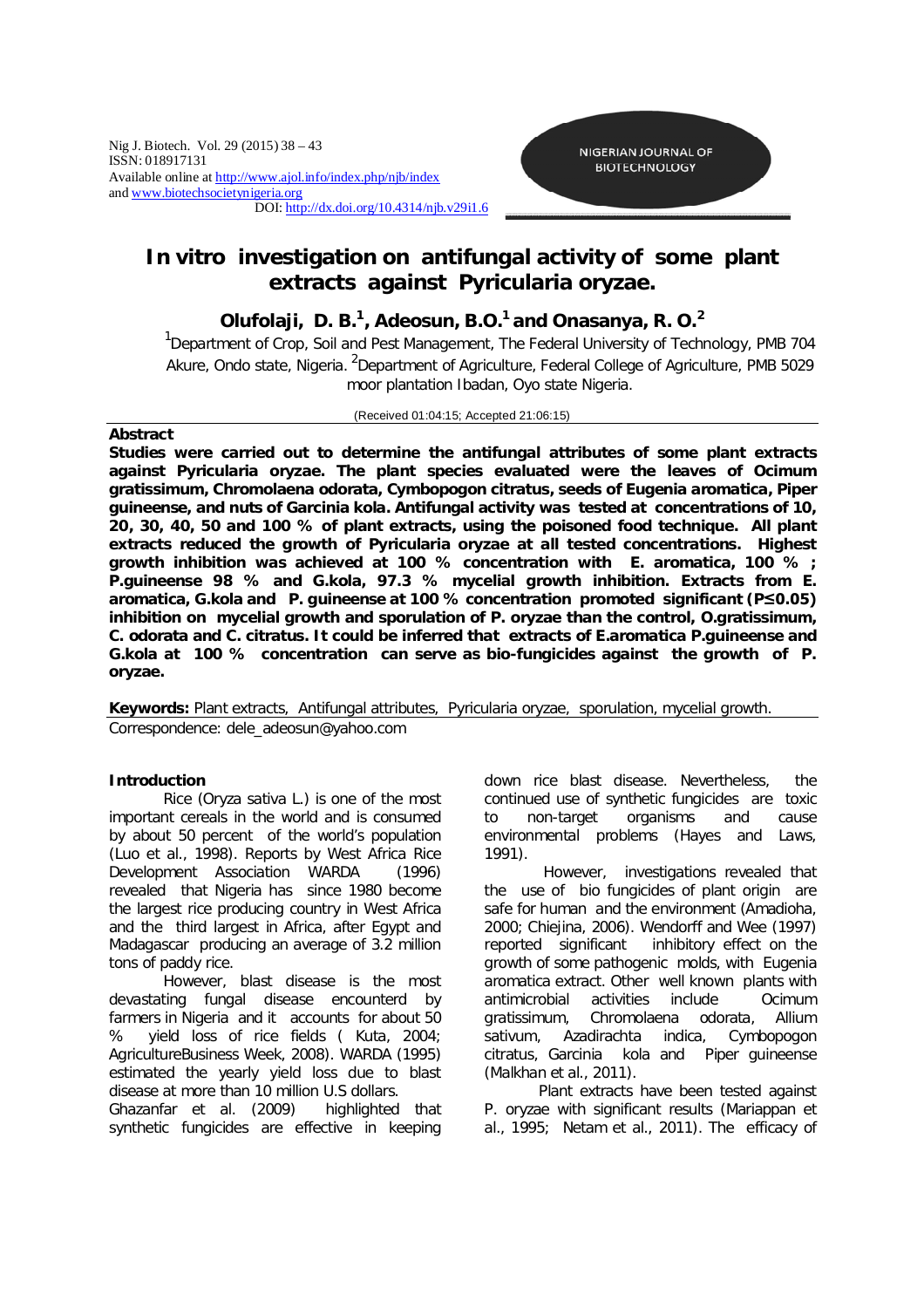plant exracts against *P. oryzae* has not been widely reported in Nigeria. The aim of this study however, is to evaluate the antifungal efficacy of some locally available medicinal plant extracts against *Pyricularia oryzae*.

## **Materials and methods**

*Source and preparation of plant materials:* Fresh leaves of *O. gratissimum*, *C. odorata* and *C. citratus* were collected from the environment of crop,soil and pest management laboratory FUTA, Nigeria. Seeds of *E. aromatica, P. guineense* and nuts of *G. kola* were purchased at Oba market Akure. Voucher speciemen of plant samples was deposited in the herbarium for identification. Plant samples were air dried for 14 days and ground separately using a Polex mini mill hand grinder ( model number, 46175).<br>*Preparation of* 

*active principles:* Extraction thimbles were filled with 50 gram powder of each plant sample and 250ml nhexane was added. The extract was collected after 3 hours of soxhlation and was concentrated in a rotary evaporator.

*Bioassay technique:* The poisoned food technique was used to determine mycelial growth inhibition and sporulation inhibition. A modified Srivastava *et al*., 2009 method was used for herbal extract dilutions and concentrations. About 1-5 ml and 10 ml portions each of plant extracts were dissolved separately in 0.5ml Tween 80 solvent to obtain different concentrations of 10, 20, 30, 40, 50 and 100 % of plant extracts. Thereafter, about 1 ml each of plant extracts was withdrawn and then mixed with 9 ml of potatoe dextrose agar (PDA) medium. Carbendazim (0.5mg/ml) was used as standard control. Plates without the extracts or Carbendazim stood as negative control. The agar- extract / Cabendazim mixture was poured into each of three 9mm Petri dishes to make three replicates. Using a sterile cork borer, 6mm discs cut from periphery of 7 days old pure culture were placed upside down at the centre of the medium in the Petri-dishes at each specified concentrations and control. The experiment was laid out in completely randomized design (CRD) in three replications. All the plates were incubated at 27  $\pm$  2<sup>o</sup>C and observation for mycelial growth and sporulation inhibition was

recorded at 8th day of inoculation and incubation.

The percentage inhibition of mycelial growth was obtained as;

$$
\% I = \frac{C - T \times 100}{C}
$$

Where ; %I= percentage inhibition C= fungal growth in control plates.  $T=$  fungal growth in treated plates.

Spore counts was done by cutting  $1 \text{cm}^3$  agar disc each from treated and control plates, dislodging the spores separately into 50 ml beaker containing 10 ml distilled water, with the aid of camel's hair brush. The suspension was stirred vigorously with the aid of a glass rod. A drop of spore suspension from each concentration as well as the control was counted with the hemacytometer slide and a light microscope. The percentage inhibition of sporulation was obtained as;

## Spore number control-Spore number treatment

## Spore number control

 $x \frac{100}{1}$ 

*Isolation and identification of rice blast pathogen:* Rice leaves showing typical symptoms of blast disease were collected from rice farm in Akure, Ondo state. The leaves were cut into small sections, rinsed in distilled water and surface sterilized in 70 % alcohol for 5 seconds. The cut leaves were thereafter rinsed in several changes of sterile water and aseptically plated in sterile 9 mm Petri dishes containing potato dextrose agar (PDA). Fungal growths from points of inoculation were subsequently transferred to new PDA. The PDA plates were later incubated at  $27 \pm 2^0$ C. Identification of the isolated fungus was done macroscopically and microscopically. Macroscopic identification was based on observed culture growth. Microscopic identification was based on mount culture. Fungal identification was confirmed with the aid of book by Barnett and Hunter (1999).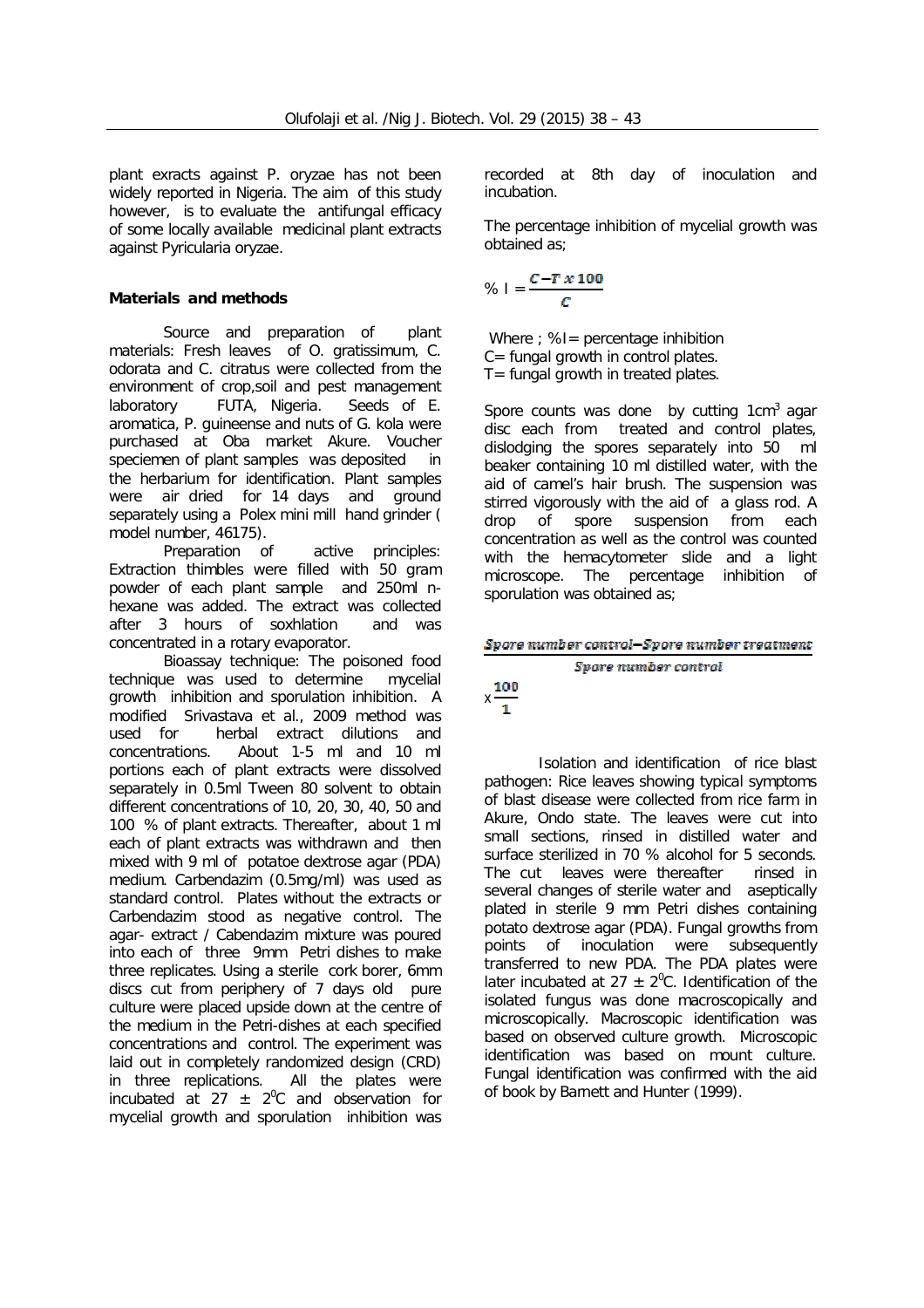#### **Results**

*Effects of plant extracts on Sporulation of Pyricularia oryzae:* Table 1 shows plant extracts effect on sporulation. Result showed that the extracts promoted significant  $(P \le 0.05)$ inhibition of sporulation in *P. oryzae* at all the concentrations tested. On the whole, result showed that sporulation inhibition is usually minimal at lower concentrations (10 to 30 %) as compared with higher concentrations (40 to 100 %) of plant extracts, which showed maximal effect on sporulation. *E. aromatica* was most effective against *P.oryzae,* inhibiting sporulation between 77 and 85 % at lower concentrations and 90 -100 % at higher concentrations respectively. *P. guineense* was effective with inhibition varying from 60 – 85

% at lower concentrations and 79 - 90% at higher concentrations respectively . At 10 % concentration, result showed that *C. odorata* inhibited sporulation by 73 % and not significantly different from *E.aromatica* (77 %). Extracts from *O. gratissimum* and *C.citratus*  were the least effective with 38 % and 25 % sporulation inhibition respectively. However, at 100% concentration, *E.aromatica* completely inhibited sporulation but not significantly different from *P.guineense* (90 %). Extracts from *G.kola, O.gratissimum, C.citratus*  and *C.odorata* were not significantly different from one another but less effective than *E.aromatica* and *P.guineense* at 100% concentration.

| Medicinal plants                                                                                            | Concentrations     |                    |                    |                    |                    |                    |  |  |  |
|-------------------------------------------------------------------------------------------------------------|--------------------|--------------------|--------------------|--------------------|--------------------|--------------------|--|--|--|
|                                                                                                             | 10%                | 20%                | 30%                | 40%                | 50%                | 100%               |  |  |  |
| E.aromatica                                                                                                 | $77.00^a$          | $80.00^{\circ}$    | $85.00^a$          | $90.00^a$          | $100.00^a$         | $100.00^a$         |  |  |  |
| O.gratissimum                                                                                               | 38.00 <sup>c</sup> | $50.00^{\circ}$    | 56.00 <sup>c</sup> | $85.6^{b}$         | $60.00^\circ$      | $85.00^{b}$        |  |  |  |
| C.odorata                                                                                                   | $73.00^a$          | 60.00 <sup>c</sup> | $69.22^{b}$        | 70.00 <sup>c</sup> | $72.66^{b}$        | 79.00 <sup>b</sup> |  |  |  |
| G.kola                                                                                                      | $61.00^{b}$        | $65.00^{\circ}$    | $70.22^{b}$        | $69.00^{\circ}$    | 60.00 <sup>c</sup> | $92.00^a$          |  |  |  |
| C.citratus                                                                                                  | $25.00^d$          | $30.00^e$          | 40.9 <sup>d</sup>  | $53.00^{\circ}$    | $92.00^a$          | 75.00 <sup>b</sup> |  |  |  |
| P.guineense                                                                                                 | $60.30^{b}$        | 70.00 <sup>b</sup> | $85.00^a$          | $79.00^a$          | 67.00 <sup>c</sup> | $90.00^a$          |  |  |  |
| Carbendazim                                                                                                 |                    |                    |                    |                    |                    |                    |  |  |  |
| $(0.05\%)$                                                                                                  |                    |                    |                    |                    |                    | 100                |  |  |  |
| Control                                                                                                     |                    |                    |                    |                    |                    | $\Omega$           |  |  |  |
| Means followed by the same letter or letters in each column do not differ significantly at $n \leq 0.05$ by |                    |                    |                    |                    |                    |                    |  |  |  |

Means followed by the same letter or letters in each column do not differ significantly at  $p \le 0.05$  by Duncan's Multiple Range Test.

*Effect of plant extracts on mycelial growth of Pyricularia oryzae:* Different doses (10, 20,30,40,50 and 100 %) of plants extracts ( *E.aromatica*, *P.guineense*, *G.kola, C.citratus, C. odorata* and *O.gratissimum*) were tested against *P. oryzae* to determine their antifungal activity *in vitro*. At lower concentrations (10 to30 % ), the

least effective among the plant extracts was *C.citratus* promoting inhibition of *P.oryzae* by 21.22 to 38.29 %*.* Nevertheless, at 100 % concentration the antifungal activity of *C.citratus* (75 %)was not significantly different from *O.gratissimum* and *C.odorata* with 85% and 79 % growth inhibition respectively.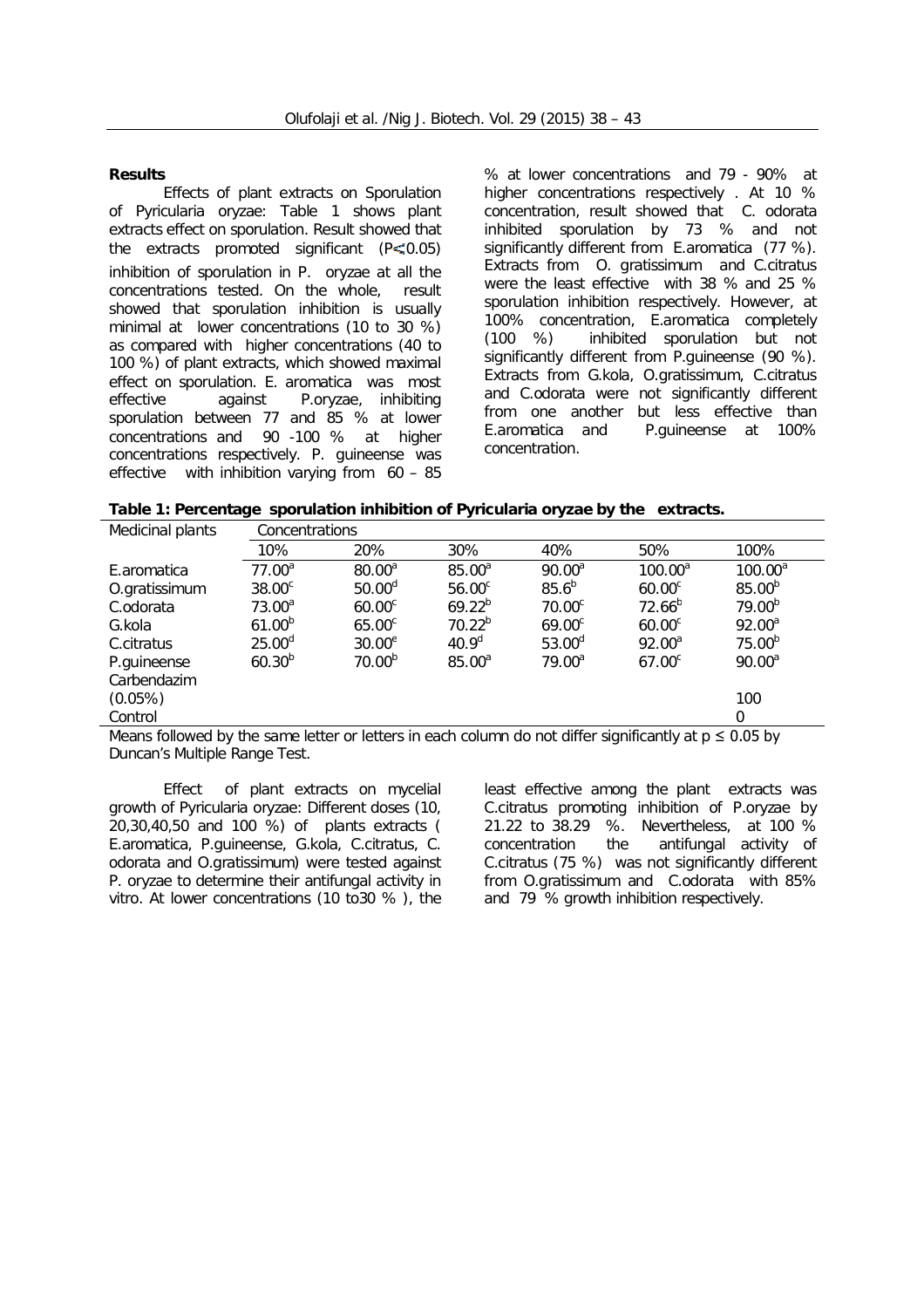| Medicinal plants                             | Concentrations     |                    |                    |                    |                     |                             |  |  |
|----------------------------------------------|--------------------|--------------------|--------------------|--------------------|---------------------|-----------------------------|--|--|
|                                              | 10%                | 20%                | 30%                | 40%                | 50%                 | 100%                        |  |  |
| E.aromatica                                  | 75.00 <sup>a</sup> | 78.00 <sup>a</sup> | 85.00 <sup>a</sup> | 90.00 <sup>a</sup> | $100.00^a$          | $100.00^a$                  |  |  |
| O.gratissimum                                | $33.33^c$          | $43.44^c$          | 50.00 <sup>c</sup> | $55.33^{c}$        | $65.00^c$           | $80.00^{b}$                 |  |  |
| C.odorata                                    | 71.11 <sup>a</sup> | $61.44^{b}$        | $66.22^{b}$        | 70.00 <sup>b</sup> | $71.66^{b}$         | $80.00^{b}$                 |  |  |
| G.kola                                       | $61.11^{b}$        | 65.00 <sup>b</sup> | $68.22^{b}$        | 70.00 <sup>b</sup> | $75.00^{b}$         | 97.33 <sup>a</sup>          |  |  |
| C.citratus                                   | $21.22^d$          | $25.00^d$          | $38.29^{d}$        | 53.66 <sup>c</sup> | $92.00^a$           | $75.00^{b}$                 |  |  |
| P.guineense                                  | $59.333^{b}$       | $65.00^{b}$        | $85.00^a$          | 88.00 <sup>a</sup> | $92.00^a$           | 98.00 <sup>a</sup>          |  |  |
| Carbendazim                                  |                    |                    |                    |                    |                     | 100                         |  |  |
| Control                                      |                    |                    |                    |                    |                     | 0                           |  |  |
| $\mathbf{A}$<br>$\sim$ $\blacksquare$<br>. . | .<br>.             | .                  |                    |                    | $\cdots$<br>$\cdot$ | $\sim$ $\sim$ $\sim$<br>. . |  |  |

**Table 2: Percentage mycelial growth inhibition of** *Pyricularia oryzae* **by the extracts.**

Means followed by the same letter or letters in each column do not differ significantly at  $p \le 0.05$  by Duncan's Multiple Range Test.

## **Discussion**

Results revealed that all plant extracts studied, promoted significant ( P<0.05) inhibition on mycelial growth and sporulation of *P.oryzae*. This conforms with the findings of Choi *et al.,* 2004 and Amadioha, 2000 on the control of *P. oryzae* with some plant extracts. This study revealed that *E. aromatica* was most effective compared to the extracts of other species studied. *E. aromatica* at 100 % concentration displayed the same high effect as Carbendazim. Similarly, Meena and Sethi (1994) reported that *E. aromatica* completely inhibited the growth of some food- borne pathogenic molds. Investigation by Martini *et al.* (1996) on *E. aromatica* indicated that eugenol was the active compound in clove responsible for strong antimicrobial activities. It is suspected that this eugenol could also be responsible for the high antifungal activity displayed in this study against *P. oryzae.* Extracts of *Piper guineense* displayed strong antifungal activity against *P. oryzae* .Similarly, Enyiukwu and Awurum (2011) highlighted strong antifungal activity of *P. guineense* against sporulation of *Colletotrichum destructivum.* Results also revealed that *G. kola* disallowed growth of *P. oryzae.* This conforms with the report of Onyeke and Ugwuoke ( 2011) on the antifungal activity of *G .kola* extract against the development of seed-borne fungi of African yam bean, *Sphenostylis stenocarpa* . Furthermore, *Chromolaena odorata* extract exhibited considerable antifungal propeties against *P. oryzae*. Similar effect was recorded by Poornima *et al.* (2011) on the suppression of *Cercospora beticola*. Extracts from *O. gratissimum* and *C. Citratus* were the least effective at lower concentrations, but *O.* 

*gratissimum* and *C. Citratus* exhibited considerable inhibitory effects against the isolated pathogen at higher concentrations. This is similar to the effect observed by Nguefack, *et al.* (2008) on the suppression of some seedborne fungi of rice viz *Alternaria padwickii*, *Bipolaris oryzae* and *Fusarium moniliforme.*

Efforts have been made at boosting rice production in Nigeria and this has led to a tremendous increase in area planted, output and productivity of paddy rice production in the last two decades. In spite of these improvements, rice production has not kept up with domestic consumption demands of the Nigerian populace and consequently, rice is still imported (Singh *et al*., 1997). Information on antagonistic effects of medicinal plants provided in this study would enable farmers produce rice plants that may grow better and produce more seeds at lower cost of production and consequently, increase domestic rice production. It is therefore recommended that this experiment be further studied under field conditions to confirm bioefficacy of the extracts against rice blast disease. It could be inferred that extracts from *E.aromatica, P.guineense* and *G.kola* at 100% concentration could serve as bio-fungicides against the growth of *P.oryzae.*

#### **Acknowledgment**

The authors are grateful to Dr. B.F. Adeosun and Dr.L.S. Fayeun.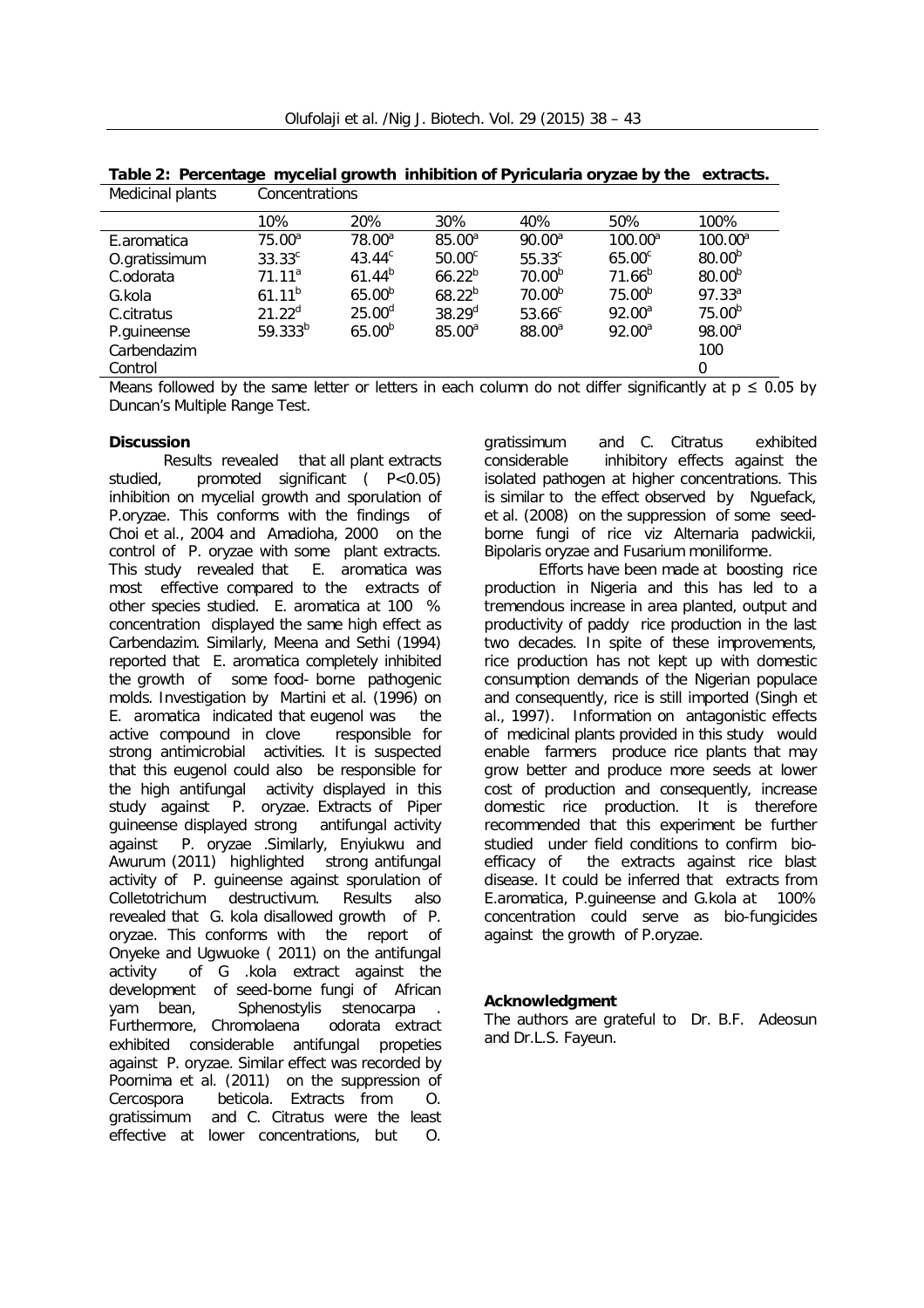#### **References**

Amadioha, A.C. (2000). Controlling rice blast *in vitro* and *in vivo* with extracts of *Azadirachta indica*, Crop Protection*,* 19: 287-290.

Agriculture Business Week, (2008). Rice Disease Series (Part 2) – Rice Blast. Retrieved on http://www.agribusinessweek.com/rice-diseaseseriespart-2-rice-blast/ last 8-31-2011

Barnett, H. L. and Hunter, B. B. (1999). Illustrated Genera of Imperfect Fungi. (4th Edition). The AmericanPhytopathological Society. St. Paul, Minneosta, USA, . 218pp.

Chiejina, N. V. (2006). Potentials of the leaf extracts of *Azadirachta indica* (A.) Juss and *Ocimum gratissium* (L.) for the control of some potato (*Solanum tuberosum L.*) fungal diseases. Nigerian Journal of Botany, 19 (1): 68 –73.

Choi, G.J., Jang, K.S., Kim, J.S., Lee, S.W., Cho, J.Y., Cho, K.Y. and Kim, J.C. (2004). *In vivo*  fungal activity of 57 plant extracts against six plant pathogenic fungi. Plant Pathology Journal, 20, 184-191.

Enyiukwu, D. N. and Awurum, A. N. (2011). Effects of phytochemicals from *Carica papaya*  roots and seeds and *Piper guineense* seeds on the germination of spores of *Colletotrichum destructivum.* Continental Journal of Biological Sciences, 4 (20):55-59.

Ghazanfar, M.U.,Waqas Wakil, Sahi,S.T. and Saleem-il-Yasin. (2009). Influence of various fungicides on the management of rice blast disease. Mycopath*,* 7 (1): 29-34.

Hayes, W. J. and Laws, E. R. (1991). *Handbook of Pesticide Toxicology*, New York, Academic Press. P.1576.

Kuta, D. D. (2004). Pathogenic variability of Magnaporthe grisea and rice screening for blast resistance in Nigeria.Proceedings of stakeholders workshop,rice blast in west Africa:<br>characterisation of pathogen diversity, kev characterisation of pathogen diversity,key screening sites and host resistance.Uk department for international department crop protection programme, pp.15.

Luo, Y. P.S., Tang, N.G., Febellar, D.O. and Beest, T. (1998). Risk analysis of yield losses caused by rice leaf blast associated with temperature changes above and below for five Asian countries. Agricultural Ecosysystem And Environment, (68):197-205.

Malkhan, S. G., Shahid, A., Masood, A., Kangabam, S. S. (2012). Efficacy of plant extracts in plant disease management. Agricultural Sciences, 3: 425-433.

Martini, H., Weidenborner, M., Adams, S. and Kunz, B. (1996). Eugenol and carvacol: the main fungicidal compounds in clove and savory. Intercontinental Journal of Food Science, 81:63- 67.

Meena, M.R. and Sethi, V. (1994). Antimicrobial activity of essential oils from spices. Journal of Food Sciences Technology, 31 (1):68-70.

Mariappan, V., Rajeswari, E. and Kamalakannan, A. (1995). Management of rice blast, *Pyricularia oryzae* by using neem (*Azadirachta indica)* amd other plant products. *In:* Mariappan,V. [Ed.] Neem for the Management of Crop Diseases. Associated Publishing Co., New Delhi, India, pp3- 10.

Netam, R.S., Bahadur, N.S., Tiwari, U. and Tiwari, R.K.S. (2011). Efficacy of Plant Extracts for the Control of (*Pyricularia grisea*) Blast of Rice under Field Condition of Bastar, Chhattisgarh. Research Journal of Agricultural Sciences, 2(2): 269-271

Nguefack, J., Leth,V., Lekagne Dongmo, J.B., Torp, J., Amvam Zollo, P.H. and Nyasse,S. (2008). Use of Three Essential Oils as Seed Treatments against Seed-borne Fungi of Rice (*Oryza sativa* L.). American-Eurasian Journal of Agriculture and Environmental Sciences, 4 (5): 554-560.

Onyeke, C.C and Ugwuoke, K.I (2011). Effects of botanical extracts on the mycelial growth of seed-borne fungi of the african yam bean, *Sphenostylis stenocarpa* (Hochst ex a. Rich) Harms. Nigerian Journal of Biotechnology, 22: 1- 7.